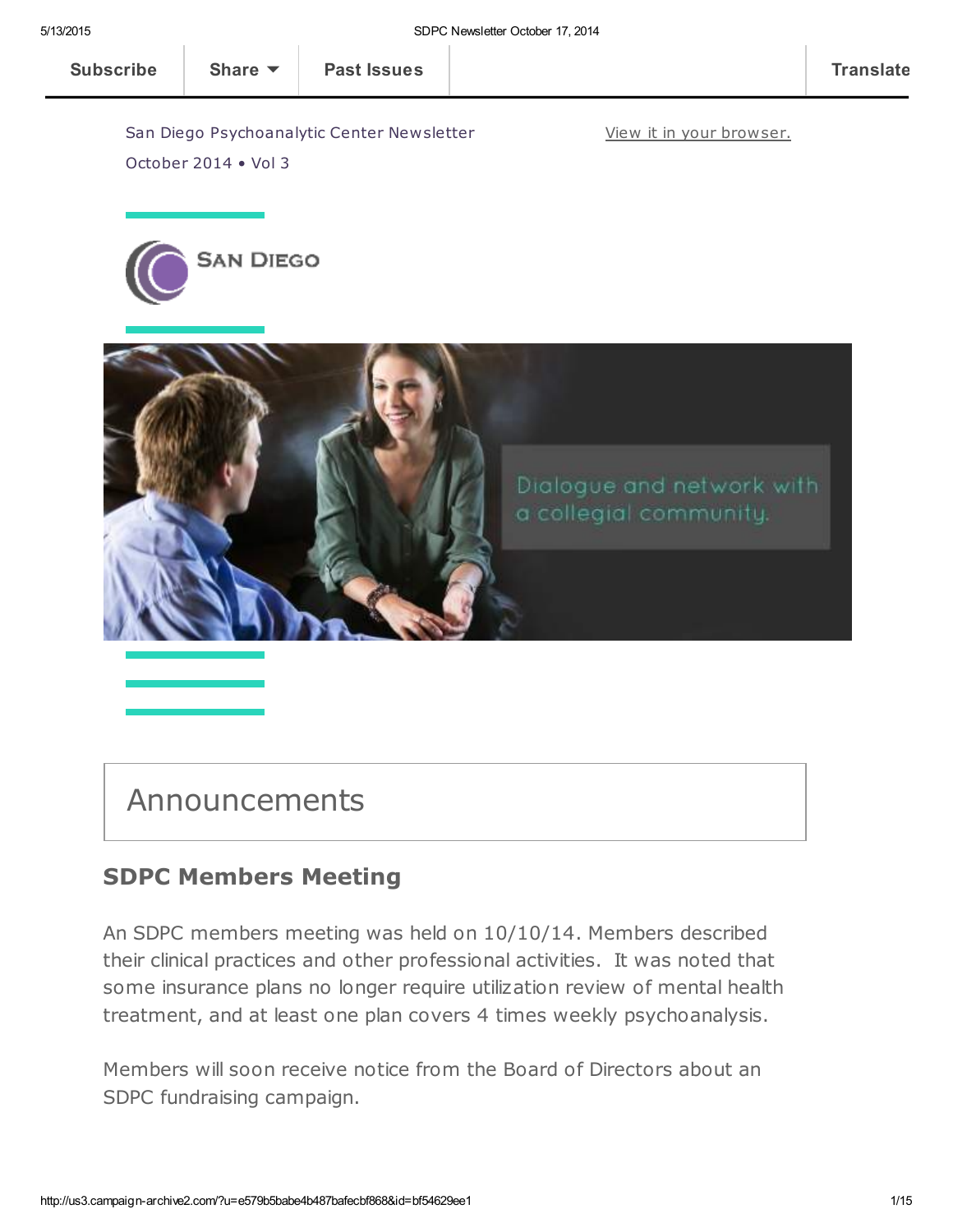5/13/2015 SDPC Newsletter October 17, 2014



# SDPC Member Spotlight

## Heline Mirzakhanian, Ph.D.

Student, SDPC Psychoanalytic Psychotherapy Program



Hometown: Tehran, Iran

## What was your pathway toward entering the mental health field?

I have always been intrigued with the human brain and human behavior. I pursued a doctorate degree in clinical psychology with the aim to become a researcher and explore the mechanisms underlying human behavior. In preparation for my graduate degree I completed several fellowships through which I was introduced to individuals suffering from severe mental illness. While initially my interests were restricted to conducting research understanding the etiology of mental illness, I became more and more interested in its treatment. I came to realize that I can make an important contribution to each individual's well being as a clinician, which in turn is highly gratifying at a personal level.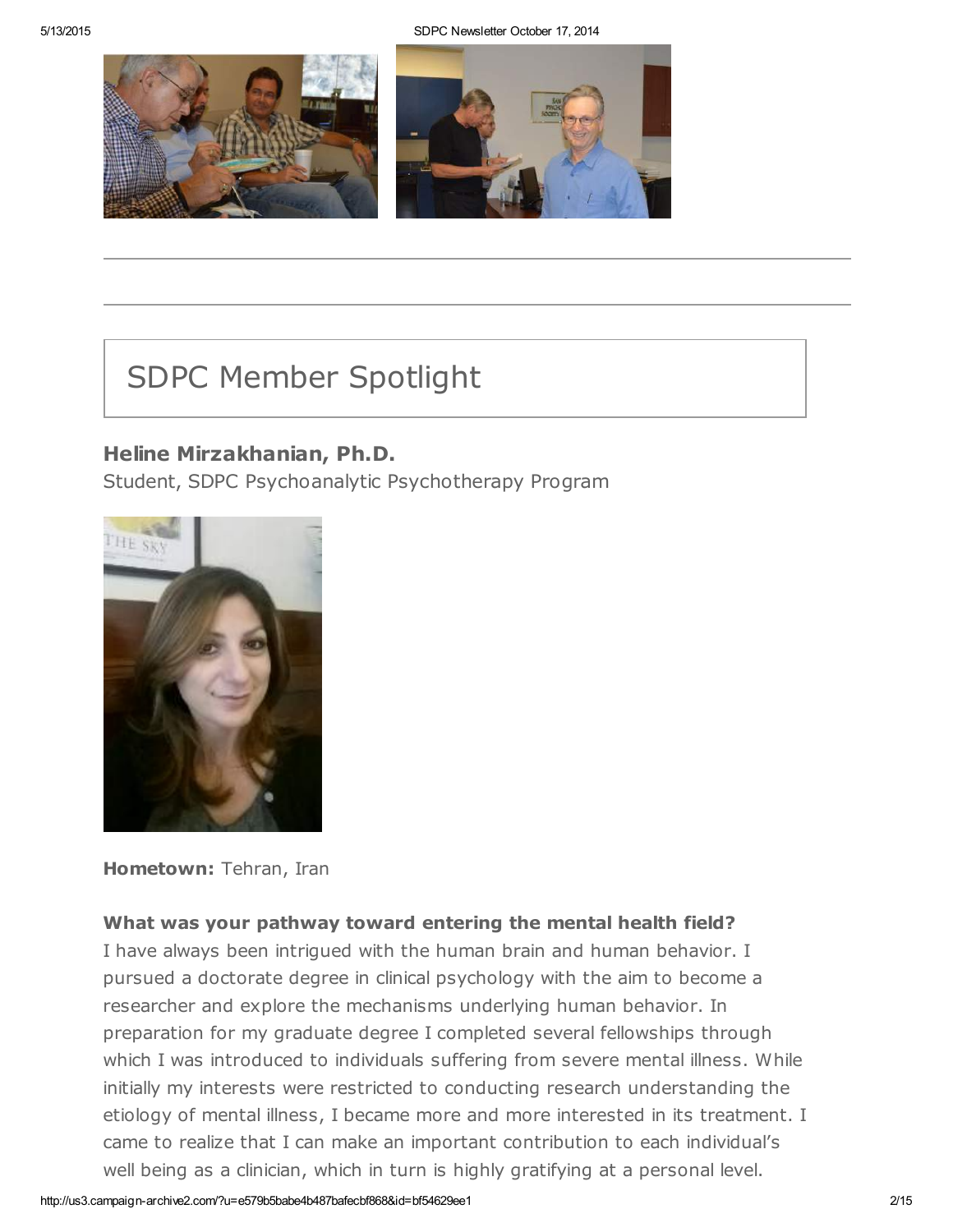## And what drew you to psychoanalysis/psychoanalytic psychotherapy?

I was first introduced to psychoanalysis and psychoanalytic psychotherapy during my internship year at Yale University. Until then, I knew of psychoanalysis and associated the field only with Freud's theories that I believed, in my limited knowledge, could benefit a very small number of individuals. My experiences as an intern exposed me to psychoanalytic thinking and the applicability of psychoanalytic psychotherapy to different patient populations. Even that small glimpse during my intern year allowed me to recognize that compared to other approaches, psychoanalytic psychotherapy is a better match when it comes to addressing the complexity of human thought, behavior and relationships.

## Tell us about your educational experience thus far at SDPC.

Every single event, seminar or course at SDPC has added to my clinical knowledge and skill set. I am grateful to the instructors who not only are incredibly knowledgeable but also highly motivated in sharing their knowledge and experience with us. Being able to apply the theoretical knowledge from our readings to our cases has helped me improve my understanding of my patients and aided in treatment planning. I also highly enjoy discussing cases and learning the many different ways one can conceptualize the same case.

## How has your training in psychoanalysis or psychoanalytic psychotherapy affected a) your practice, and b) your professional development? Other areas of life?

This training has deepened my understanding on how people relate to others and helped me gain a new perspective on what motivates our behavior. I incorporate these insights into my clinical work with my patients. On a professional development level, this training has introduced me to a large number of peers and added to my support system. Even on a personal level, this training and the associated psychotherapy has increased my understanding of myself and how I see others.

## How else have you applied your analytic knowledge?

As a psychologist at UC San Diego I incorporate my acquired knowledge in my clinical work whenever appropriate.

## What is something very few people know about you?

I occasionally paint and love to go to art galleries.

## Tell us about your practice and who you are most interested in working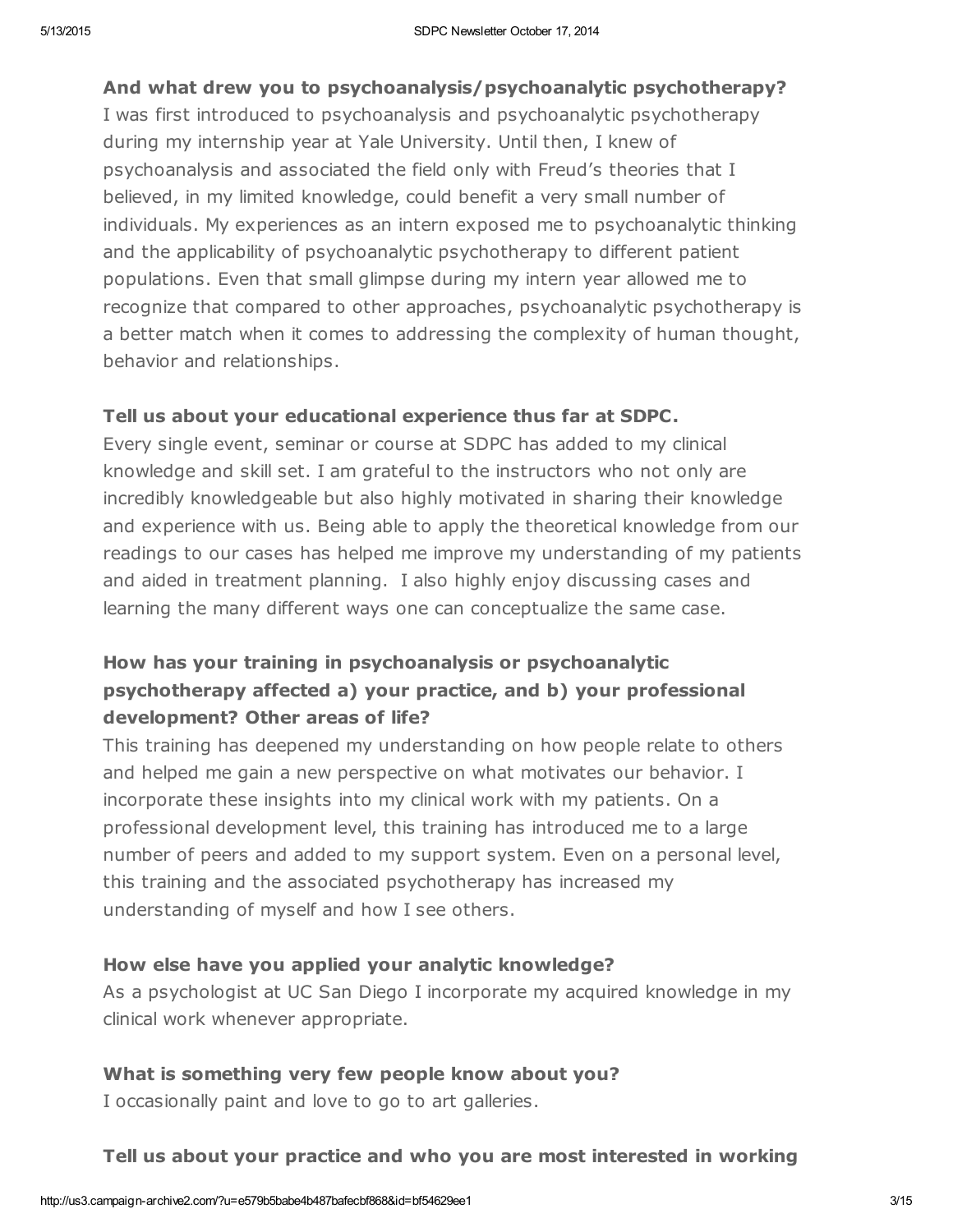#### with.

In my private practice I work with adolescents and young adults who struggle with severe anxiety and depression. I also see individuals who are at crossroads in their lives and need to gain a better understanding of themselves in order to live more satisfying lives. As a psychologist at UC San Diego I see patients in the very early phases of psychosis with the aim to help them improve their everyday functioning.

## Where is your practice, and how can potential patients contact you?

My private practice is located at 2645  $1<sup>st</sup>$  Avenue, San Diego, CA 92103. It is in the Banker's Hill area of San Diego.

[Drmirzakhanian@gmail.com](mailto:Drmirzakhanian@gmail.com) or phone: (858) 242 9330 For information about the UC San Diego Early Psychosis Treatment Center, please email: [care@ucsd.edu](mailto:care@ucsd.edu)

# Member Publications

## "Silence As the Voice of Trauma"

by Maria Ritter, Ph.D.

The American Journal of Psychoanalysis, 2014, 74, (176–194)

Abstract: "Silence is a key to the unspoken world of the patient. Rather than interpreting silence as a defensive maneuver, the analyst may understand this disruption as a royal road to the patient's traumatic experiences."

"The author proposes to recognize traumatic silences in the analytic process and the transference as a re-experiencing of past, unpredictable traumatic affective states and memories."

"Silences in this context are both a repeat of a disconnecting experience as well as a manifestation of a silencing identification with the original silencer. The clinical material illustrates effects of a German mother's World War II (WWII) personal traumata and collective shame-based silence on her daughter's self and good object development."

"In the daughter's analysis, the patient and the analyst, who herself experienced similar WWII traumata, face the pain of trauma recovery and unsilencing. The author suggests that the deadening effect of past traumata may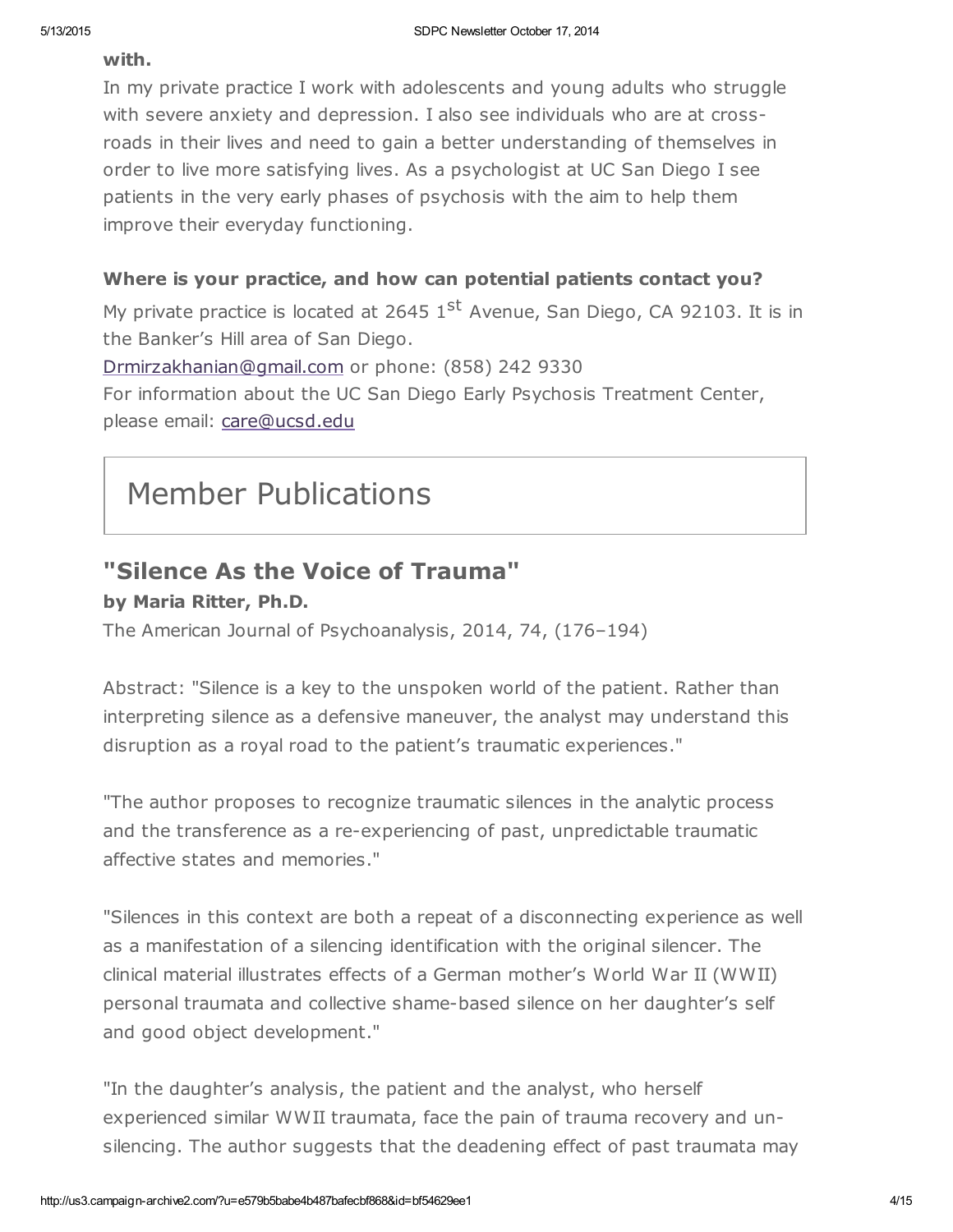#### 5/13/2015 SDPC Newsletter October 17, 2014

be reversed by an analytic process of re-membering and re-speaking for both the patient and analyst. This allows for a more transparent, subjective experience in the transference and a verbal integration of ego functions."

Dr. Ritter is also the author of

#### Return to [Dresden](http://www.amazon.com/Return-Dresden-Maria-Ritter/dp/1578065968) Maria [Ritter,](http://www.sdpsychoanalyticcenter.org/members/profiles/3#profile-main) Ph.D.



## The Psychiatric Witness in Court: What Mental Health Professionals Need to Know

by Calvin Colarusso, MD, Rowman & LittleField, New York, October, 2014. The book is a practical guide for mental health professionals who wish to serve as expert witnesses or are called upon to participate in the legal process or give depositions regarding their patients.

"Calvin A. Colarusso, who has written about the devastating impact of childhood sexual abuse, now turns his attention to the art and science of being a psychiatric witness in the legal system. With the help of lucid vignettes and a step-by-step manner, Colarusso dispels misconceptions regarding the courtroom and guides us through the labyrinthine process of cross examination in the court. He delineates the stands one needs to take in order to be comprehensible, even handed, and just under such circumstances. Since any and all of us can be called to testify on behalf of our patients, Colarusso's book is of immense help!" Salman Akhtar, M.D., Chairman, Department of Psychiatry, Jefferson Medical College, Philadelphia, Pa; Training and Supervising Analyst, Psychoanalytic Center of Philadelphia.

"Colarusso is a Renaissance Man--physician, psychiatrist, psychoanalyst, author, teacher and citizen of the world. This book will become a classic in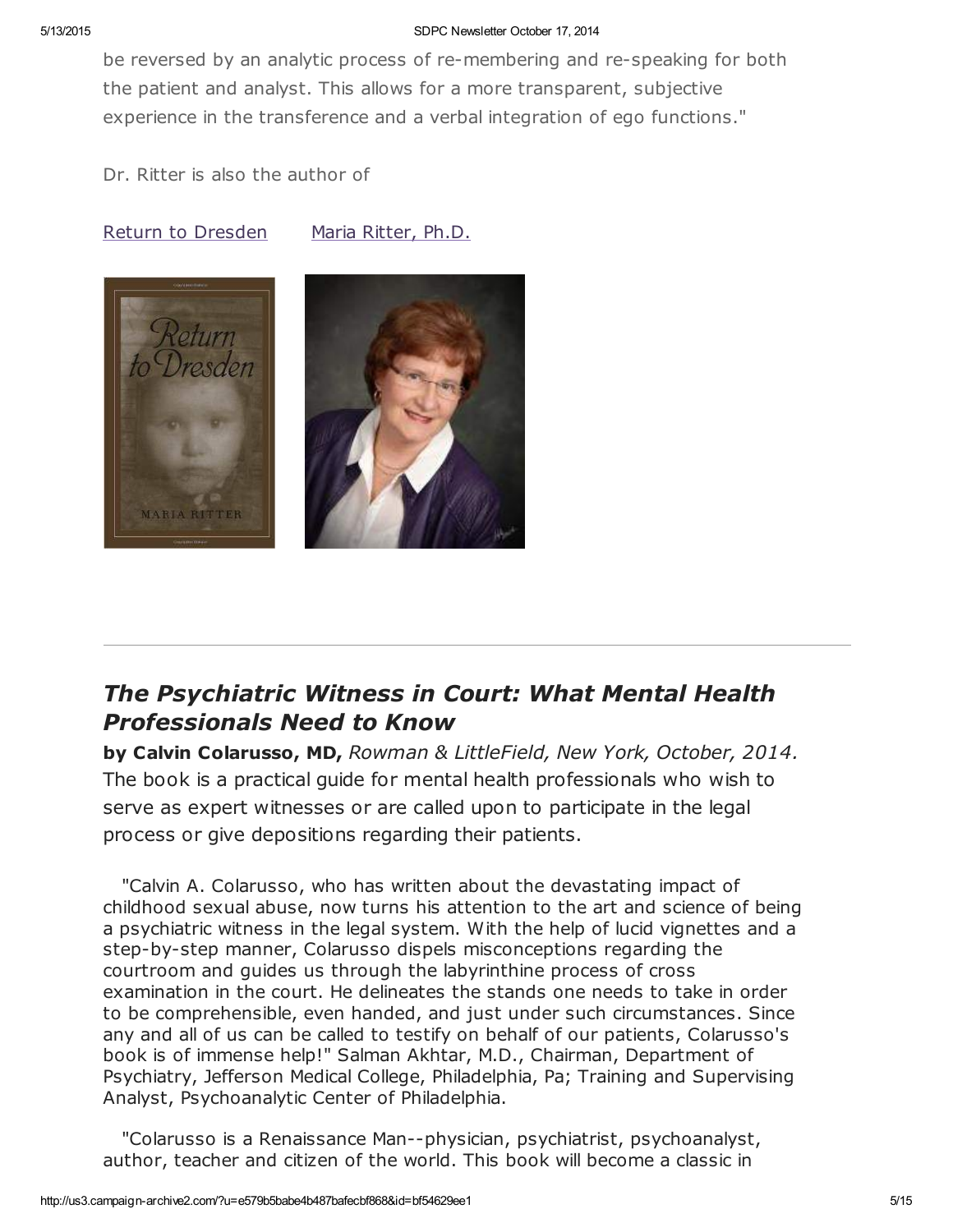forensic psychiatry. From the psychoanalytic couch to courtroom combat, he is a master." Reid Meloy, PhD, ABPP, University of California, San Diego, San Diego Center for Psychoanalysis

## MD

Calvin [Colarusso,](http://www.sdpsychoanalyticcenter.org/members/profiles/20#profile-main)





## How Talking Cures: Revealing Freud's Contributions to All Psychotherapies by Lee Jaffe, Ph.D.

From Dr. Jaffe: "Dear Colleagues,

I want to announce the publication of my book How Talking Cures: Revealing Freud's Contributions to All Psychotherapies, which is now available on [Amazon.](http://www.amazon.com/Talking-Cures-Psychotherapies-Dialog---Freud/dp/1442239891/ref=sr_1_1?ie=UTF8&qid=1409944425&sr=8-1&keywords=talking+cures+lee+jaffe) I particularly want to thank everyone in our community who continue to teach me and stimulate my thinking, making the book possible. Here's a brief description of the book...

Sigmund Freud repeatedly revised his understanding of how our minds work, how to understand mental illness, and how to relieve emotional, psychological suffering. With each revision, however, he did not methodically integrate previous ideas with newer ones. In How Talking Cures: Revealing Freud's Contributions to All Psychotherapies, a careful review of his concepts at each stage of his thinking reveals six different ways that talking cures—six distinct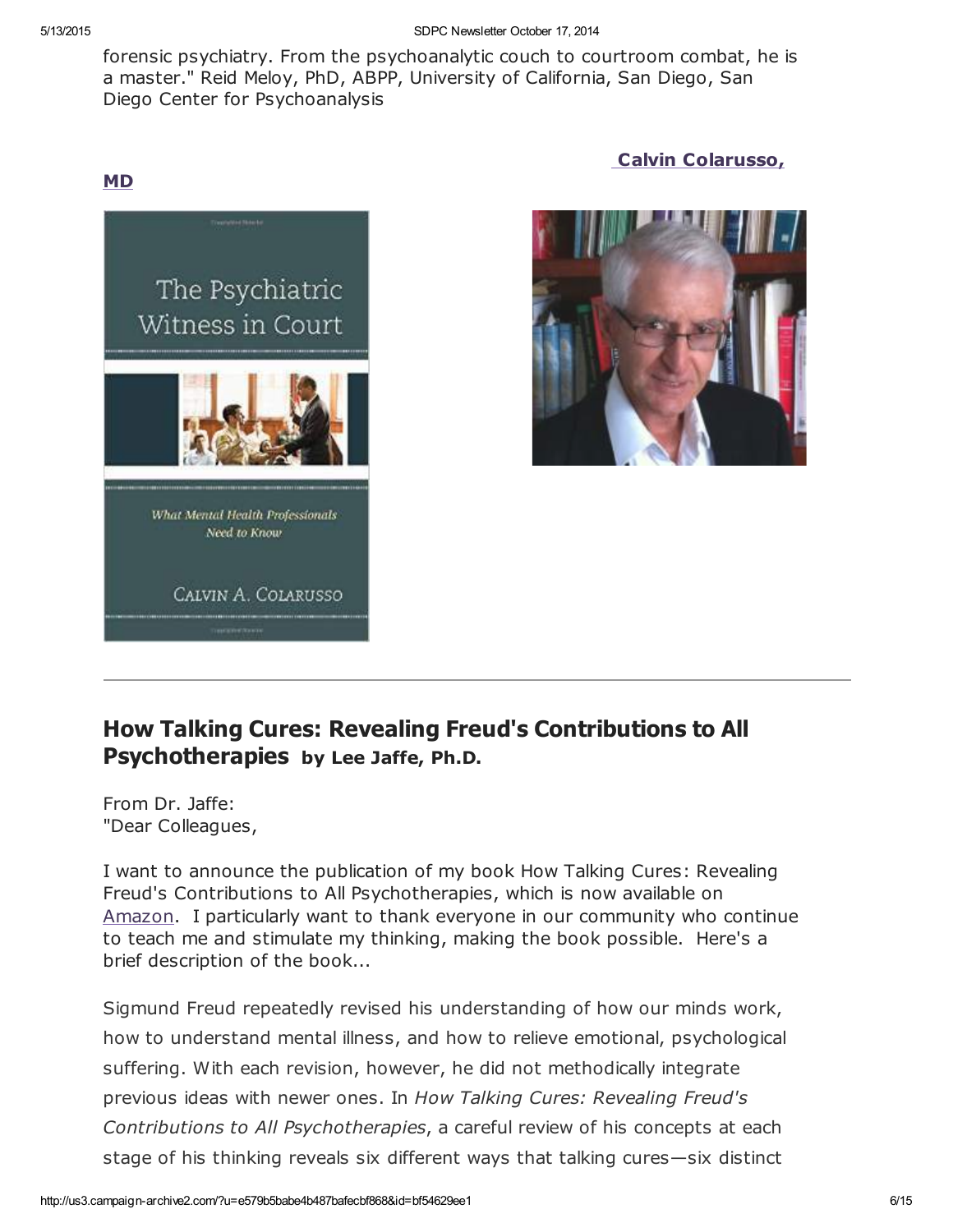#### 5/13/2015 SDPC Newsletter October 17, 2014

generic modes of therapeutic action by which all present-day psychotherapies work. Lee Jaffe demonstrates how these therapeutic actions can link treatment recommendations to individual diagnoses, and how they function during treatment itself. Different views of how psychoanalytic treatments work are analyzed according to their emphasis or de-emphasis of these six modes of therapeutic action. As a result, comparisons of all approaches to talking cures, and decisions about the choice of treatment for a given patient can be grounded in an understanding of the essential ways that each therapeutic procedure works, rather than an allegiance to what providers happened to be taught during their training.

again my thanks...Lee Jaffe"

## Lee [Jaffe,](http://www.sdpsychoanalyticcenter.org/members/profiles/10#profile-main) Ph.D.



# SDPC Educational Events

## Bion's Discovery of Alpha Function: Changes in Psychoanalytic Theory and Technique

Guest Presenter: Lawrence Brown, Ph.D. When: Friday, October 17, 2014 - 7:30-9:30 p.m. (7:00 – registration/wine and cheese) Where: SDPC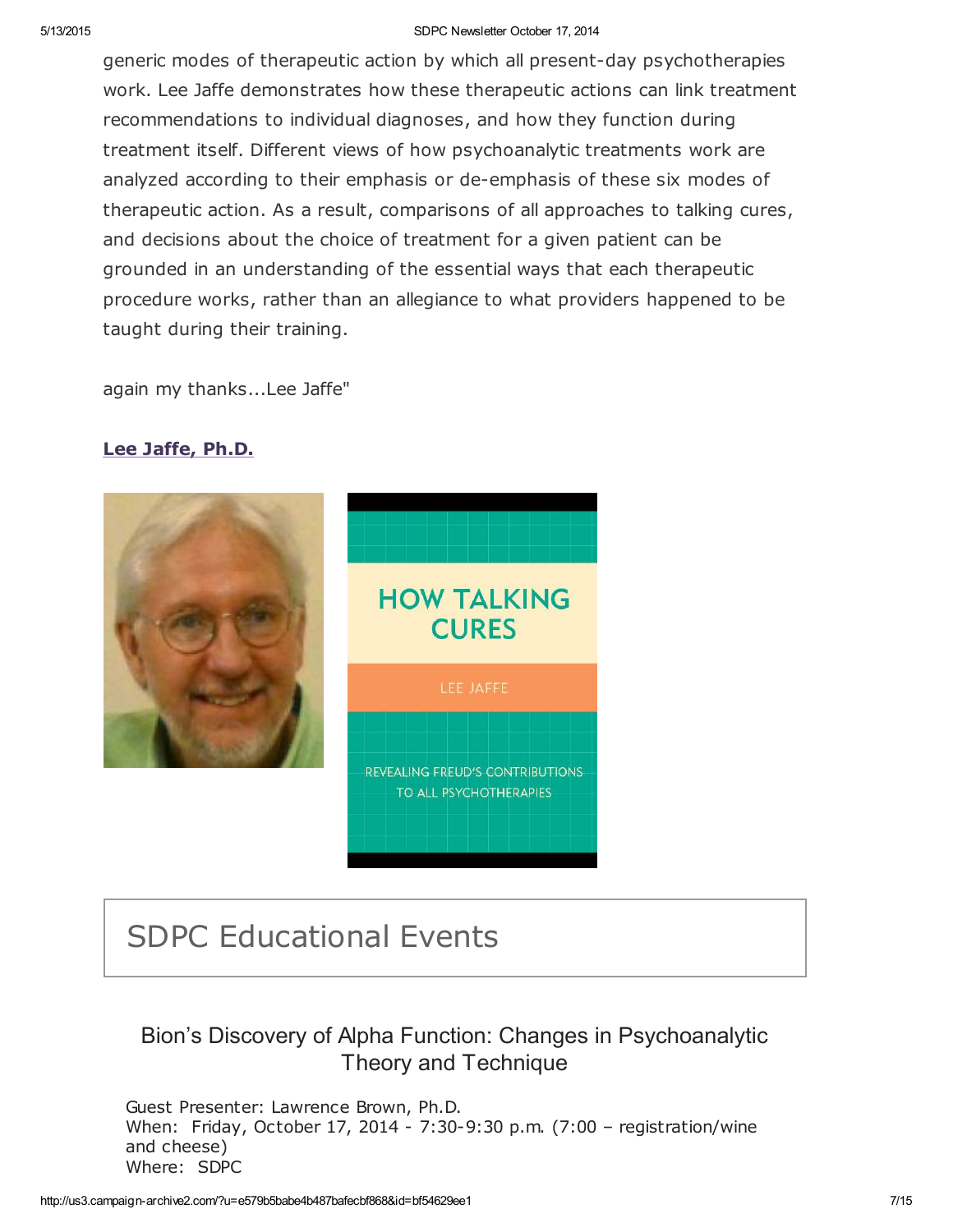Fee: Members free, non-members \$25, students \$15 CEUs: 2 hours credit

Lawrence Brown will discuss Bion's formulation of the concept of alpha function, which the author views as a function of the unconscious ego responsible for the transformation of raw emotional experience into symbolic thinking. Bion's traumatic experiences in World War I gave him painful insights into the factors that impede rational thought, and his psychoanalytic work with psychotic patients in the 1950s helped him to understand the nature of disordered thought. He expanded on Freud's theory of dreaming and posited the notion of unconscious waking thought that proposes we are constantly engaged in a process of dreaming while awake and asleep. The clinical implications of this model are discussed, and clinical material from the analysis of an adolescent female is offered to illustrate these issues.

Lawrence Brown is a graduate of the Boston Psychoanalytic Institute (BPSI) in both child and adult psychoanalysis and is a supervising child analyst there. He is on the faculty of BPSI as well as the Massachusetts Institute for Psychoanalysis. He is also a Clinical Instructor in Psychiatry at Harvard Medical School. He has been on the North American Editorial Board of the International Journal of Psychoanalysis and is currently on the Editorial Board of Psychoanalytic Inquiry. He was also Co-chair of the Bion in Boston 2009 international conference. His book, Intersubjective Processes and the Unconscious: An Integration of Freudian, Kleinian and Bionian Perspectives, was published in the New Library of Psychoanalysis series by Routledge Press in early 2011and another book, co-edited with Dr. Howard Levine, Growth and Turbulence in the Container/Contained, was recently published by Routledge. Dr. Brown has published papers on the Oedipus complex, trauma, countertransference dreams, and other topics.

## Educational Objectives: At the end of this presentation, participants should be able to:

1. Describe the important clinical benefits of promoting alpha function in patients.

2. Employ clinical techniques designed to facilitate alpha functioning.

3. Recognize the absence of alpha functioning and differentiate it from phenomena involving primarily intra psychic conflict.

4. Show how an understanding of Bion's alpha function theory can help to make clinical distinctions between patients of different cultural/language backgrounds who are suffering the effects of trauma.

RSVP: [sdpc.michelle@gmail.com](mailto:sdpc.michelle@gmail.com)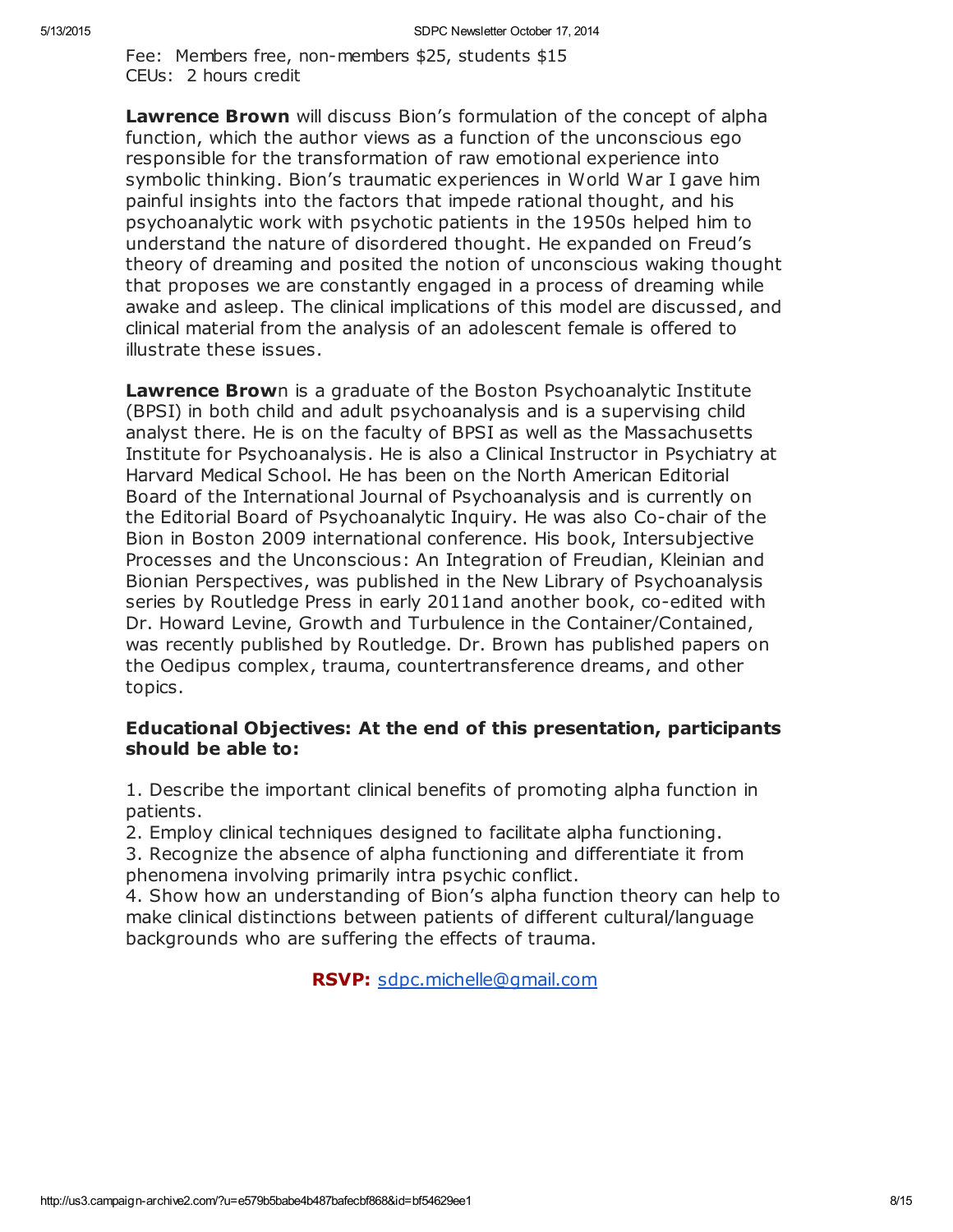

## **FIRST ANNUAL SDPC WRITING SYMPOSIUM**

**CALL FOR PROPOSALS Deadline Extended** Writing about the Difficult Character in Psychoanalysis and Psychoanalytic Psychotherapy

Plenary Speaker: Reid Meloy, Ph.D. Date of Symposium: May 16, 2015; 8.30-4 Proposal Submission Deadline January 5, 2015

**Cost of Symposium:** 

CEU credit

#### Possible areas for exploration:

How can clinical writing be used to formulate countertransferences to difficult patients?

What are the pitfalls and advantages of reliance on vague diagnostic labels in writing about difficult cases?

What can metaphor and symbolic imagery contribute to articulating an understanding of mutative action with the difficult patient?

How does narrative structure influence diagnostic formulation in reports of difficult patients?

In what ways do the conventions of story-telling (character, plot, descriptions of scenes or persons, etc.) overlap with case-report writing practices, with reference to writing about difficult patients?

Instructors:

Harry Polkinhorn, Ph.D.

Caroline de Pottél, Ph.D.

Théodore Géricault, Kleptomaniac, 1822 from Portraits of the Insane

#### **Symposium Concept and Presentations:**

"Writing about the Difficult Character" is conceived as a series of open-ended, collegial discussions among those with an interest in deepening their understanding of demanding patients using writing in new ways. Since the symposium will not feature the presentation of polished written arguments but will facilitate a more informal approach, SDPC encourages full participation (presenters and audience). A range of writing styles will be invited, from standard clinical case reports to the personal essay, memoir, and so on. Sufficient time will be allocated for open discussion in addition to presentation.

Link to SDPC Website for additional details about proposal submission and **Symposium registration** 4455 Morena Boulevard, Suite 202, San Diego, California 92117

Telephone 858-454-3102 Facsimile 858-454-0075 Email: sdpc.michelle@gmail.com Website: www.sdnc.oro

# Community Events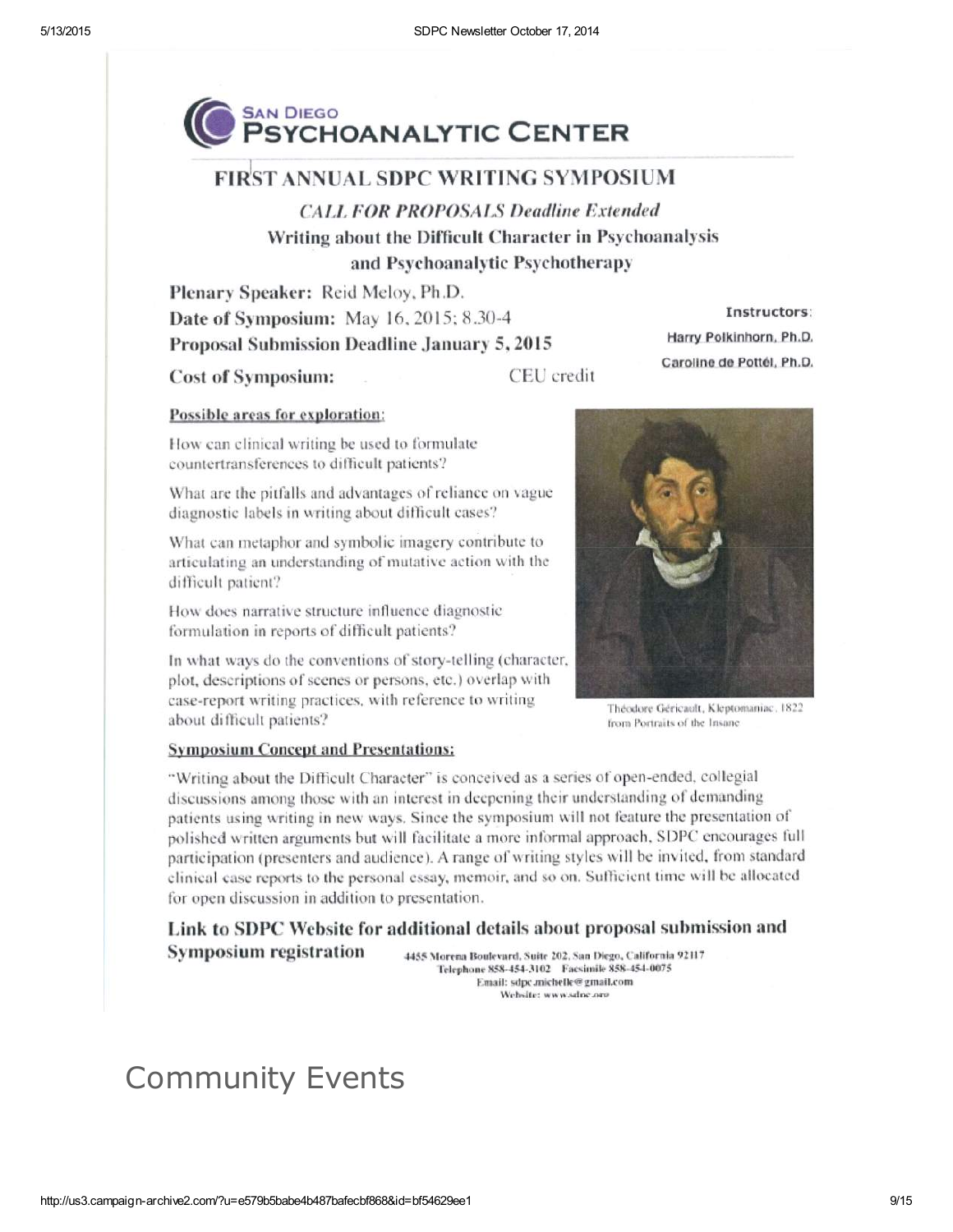2014 Western Regional Child Psychoanalytic Conference October 25th and 26th, 2014

San Diego Psychoanalytic Center 4455 Morena Blvd, Suite 202, San Diego, CA 92117

Agenda:

#### Saturday, October 25, 2014

8:30am - 9:30am Registration and Continental Breakfast 9:30am - 12 noon Presentation and discussion of the psychoanalysis of a selectively mute 6-year-old boy 12pm - 1pm Lunch Provided 1pm - 3pm Presentation and discussion of an adolescent psychoanalytic psychotherapy case 4pm - 6pm Museums in Balboa Park (Optional) 6:30pm Dinner in the Sala del Rey Room at El Prado in Balboa Park (Optional) (This dinner is an additional \$100.00 per attendee)

#### Sunday, October 26, 2014

8:30am - 9:00am Continental Breakfast 9am -11:30AM Presentation and discussion of the psychoanalysis of a nine year old girl who was enuretic and dealing with issues of separation-individuation

Registration will be \$100.00 for the conference, \$50.00 for graduate students, residents, analytic candidates, and students in psychoanalytic psychotherapy programs

Dinner in the Sala del Rey room at El Prado in Balboa Park is optional and an additional \$100.00 per attendee.

To register or for details on the program : Call or e-mail Michelle Spencer, Administrator, San Diego Psychoanalytic Center 858-454-3102 [sdpc.michelle@gmail.com](mailto:sdpc.michelle@gmail.com?subject=Western%20Regional%20Child%20Psychoanalytic%20Conference)

## Pregnancy in the Clinical Consulting Room

Presented by: Emilie Sfregola, Psy.D., Joanne Callan, Ph.D. Sylvie Shuttleworth, Ph.D., & Thomas McGee, Ph.D.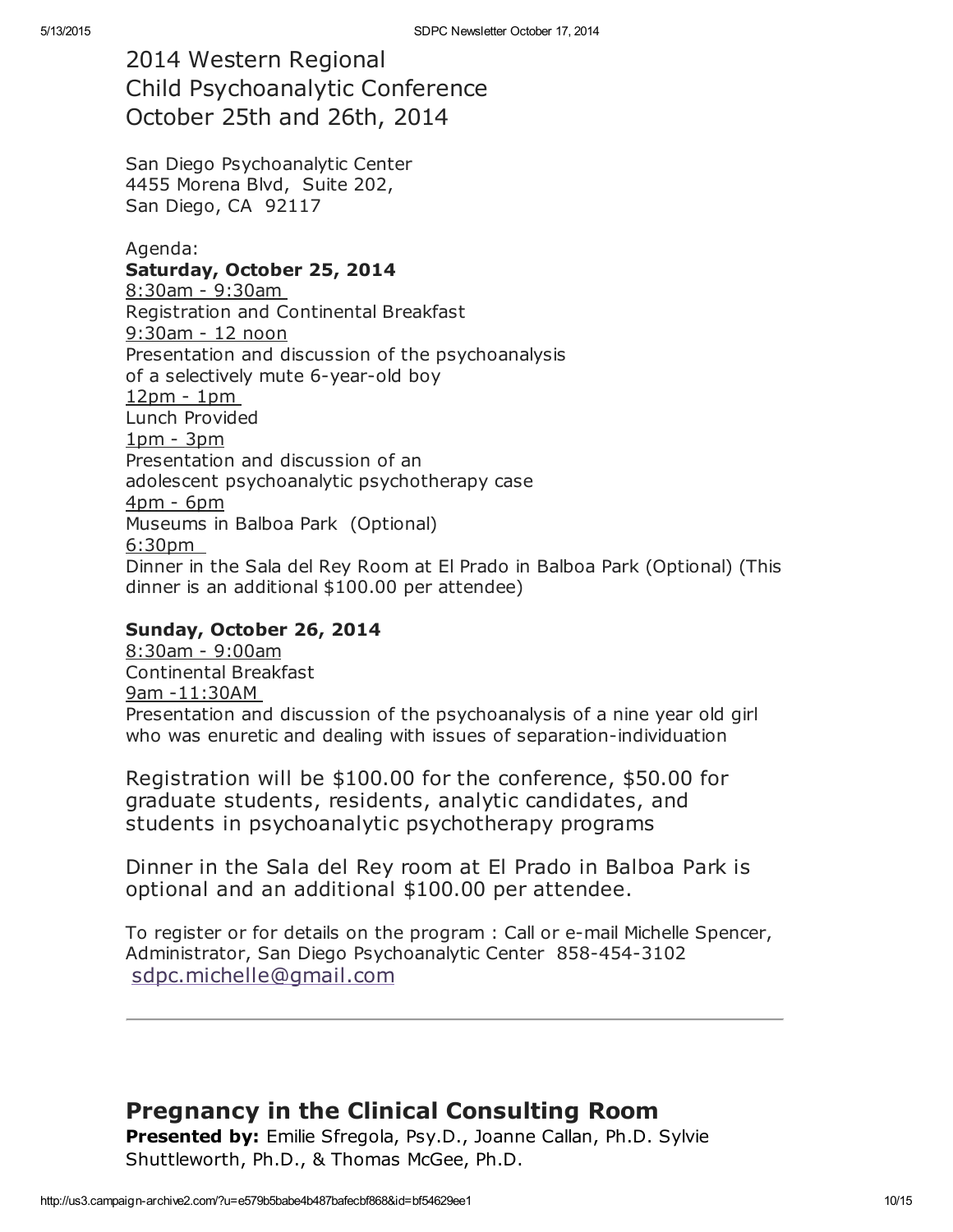## Date: 10/18/14 **Time:** 9:00 am - 12:00 pm Location: San Diego Psychological Association CE:3

The majority of the literature describes pregnancy as a normal developmental crisis that involves psychological and emotional changes for pregnant women. While many female therapists practice throughout their childbearing years, there is little research on the impact this profound experience has on their clinical work with patients. This aspect of the therapists personal and sexual life is inevitably disclosed to her patients and has a direct effect not only on the structure of treatment but on the clinical issues that are elicited and/or intensified in the therapeutic process. This presentation will address the therapists pregnancy in terms of clinical, practical, and ethical considerations through the discussion of case material from presenters clinical work with patients during pregnancy as well as from supervision of pregnant supervises.

<http://www.viethconsulting.com/Calendar/moreinfo.php?eventid=30773>

## Plenary Presentation - FRIDAY, OCTOBER 24

## Bion, Beckett and Poetry

Annie Reiner, Ph.D., Psy.D., LCSW | anniereine@aol.com

Bion spoke often about art and poetry as a means to experience the infinite reality and ineffable truth he called 'O.' The first Plenary Presentation on Friday aims to evoke this experience, and other psychoanalytic ideas, through more emotional languages of poetry and drama. Dr. Annie Reiner, a poet and training analyst at The Psychoanalytic Center of California (PCC), will be joined by two award winning actors, Barbara Bain and Alan Mandell, in readings of poetry and drama.

The theme of this conference, "psychOanalysis," is Bion's enigmatic concept of O, representing absolute truth or an essential reality beyond the capacity for rational understanding, and this presentation is designed to give participants an emotional experience of many of the ideas about primitive mental states which will be addressed. The presentation will serve as stimulus for the smaller group discussions which follow. Bion's relationship to poetry was central to his life, for he felt that both poetry and the unconscious had the capacity to stimulate awe in its readers. We therefore begin with recitations of poetry, which can create forms which are expressions or transformations of O. This will be followed by a performance of an abridged short story by Samuel Beckett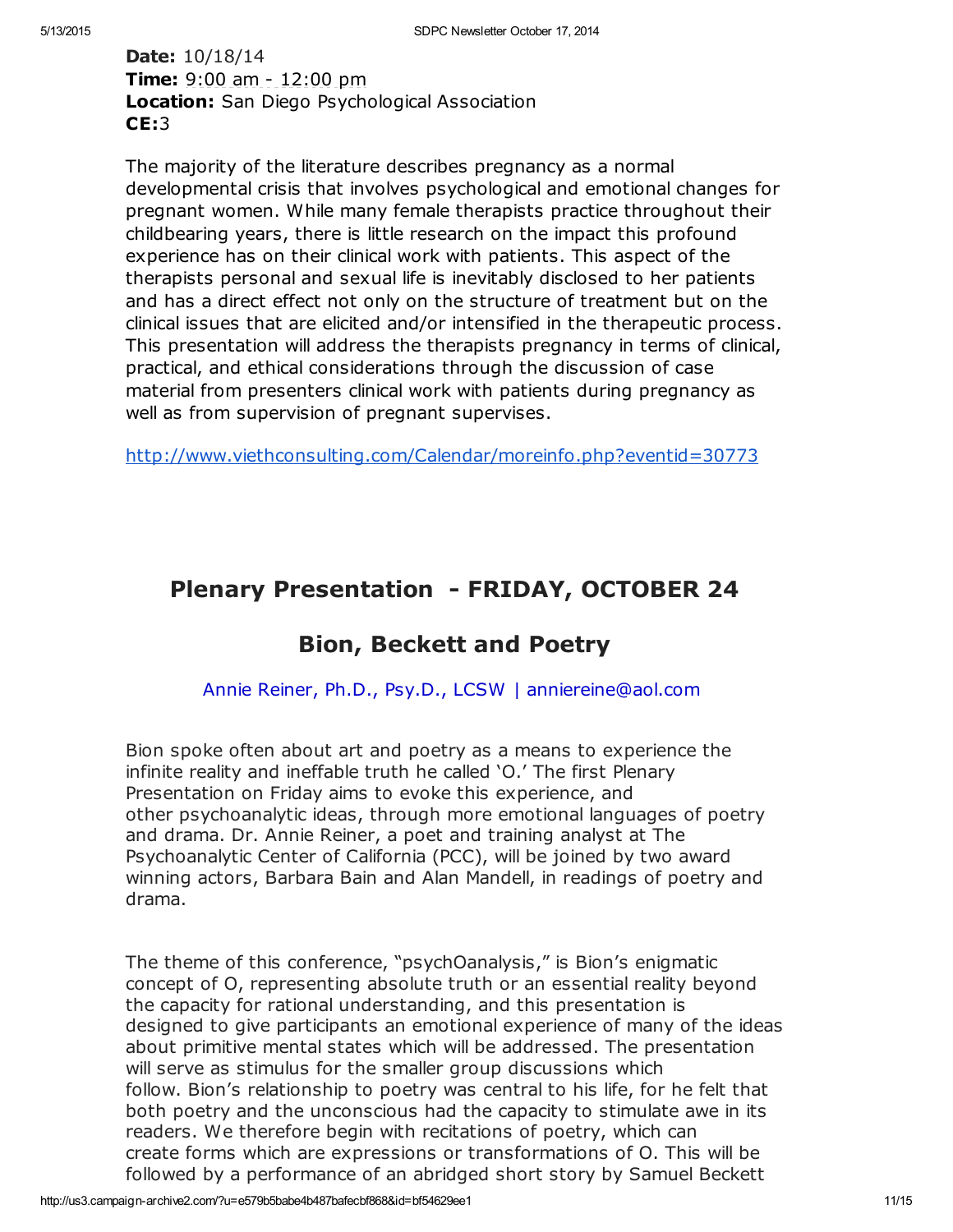entitled, "First Love." Beckett's work was chosen for its unique perspective on primitive mental states, which in part reflects his therapy at the age of 27 with a young Wilfred Bion.

Barbara Bain won three consecutive Emmy Awards for Best Dramatic Actress from 1966-69, for her work in the original television series, Mission Impossible. In addition to countless other televison shows, Ms. Bain is a gifted theater actress and director, who was directed by Alan Mandell in Samuel Beckett's Happy Days at Los Angeles Actor's Theatre in 1986. In 1993 she also founded BookPALS, a national program for the advancement of literacy. She created the program in which actors in the Screen Actor's Guild volunteer to read books to children, and today, 20 years later, there are 2,200 volunteers reading to 60,000 pre-school to 5th grade children in classrooms, hospitals and shelters.

Alan Mandell's 75 year distinguished acting career includes a European tour of original productions of Waiting For Godot and Endgame, directed by Samuel Beckett, with whom he had a long friendship until Beckett's death in 1989. Mandell has also appeared in such films as the Coen brothers', A Serious Man, and John Cameron Mitchell's, Short Bus. Mr. Mandell was co-founder of the San Quentin Drama Workshop, which began in 1957 with a performance of Godot inside the prison. He has won Ovation Awards for his work in Pinter's No Man's Land (2010), and in Trying (2007), in which his performance was lauded by The Los Angeles Times theater critic as, "...a marvel, one of the five best performances you will see in this lifetime." His most recent Ovation Award was for his work in the production of Waiting For Godot (2012) at the Mark Taper Forum, L.A.).

Join us in Los Angeles, California, for a rich, creative and clinically useful conference!

SPACE IS LIMITED!

For more information and TO REGISTER, visit: http://bionla2014.org/

The 2014 International Bion Conference Los Angeles is sponsored by Newport Psychoanalytic Institute.

The San Diego Psychoanalytic Center is dedicated to promoting the relevance and vitality of psychotherapy and psychoanalysis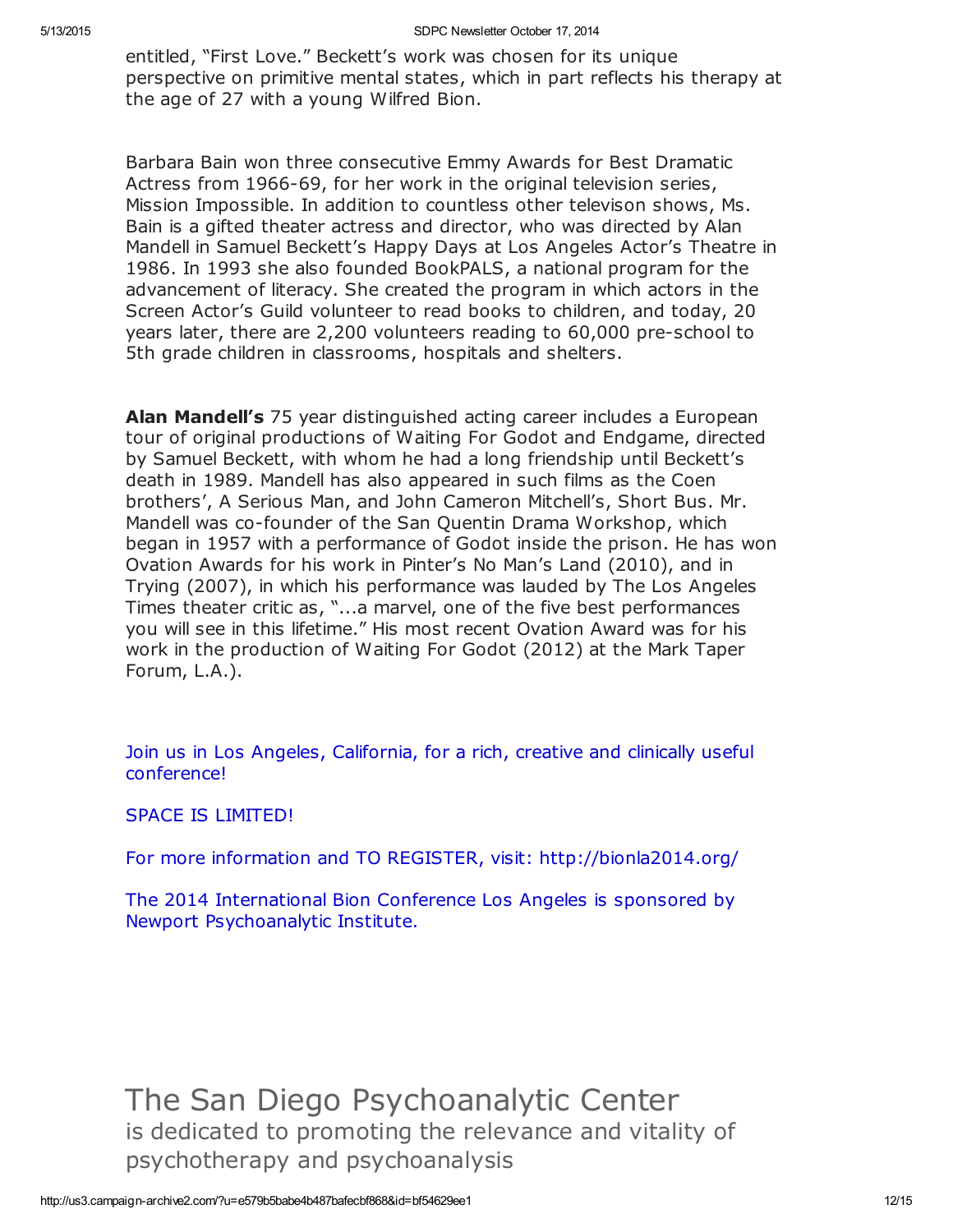Advanced Training Innovative, inspiring and individualized education

Continuing Education Educational events for mental health professionals and the public about psychoanalytic thinking and clinical applications in diverse settings

Mentoring Fellowship for mental health trainees early-career therapists

Community Involvement Connections with mental health professionals, academic institutions, and professional societies

#### Referral Service

Referrals for psychoanalysis and psychoanalytic psychotherapy for adults, adolescents and children in the San Diego area (619-615-8428)

Events and Celebrations Upcoming event: Spring celebration to honor new grads

Collegial Connections Community of supportive, experienced, and dedicated psychoanalytic therapists

Practice Promotion Support in building your therapy practice

# Services Offered By SDPC Members

Please send your Announcements to: sdpc.michelle@gmail.com

# SDPC Member Classifieds

Please send your ads to: sdpc.michelle@gmail.com

## You are invited to an Open House! Save the date…

## Friday, November 7, 4-7 p.m.

5th & Olive Psychologists, including the practices of Daniel Blaess, Ph.D., Margaret Sawires, Psy.D. (PPP graduate), Robert Fullerton, Ph.D. (SDPC Fellow), Chris Schmelzle, M.A. (former SDPC Fellow), Bernadette DiToro, M.A. (former SDPC Fellow), and Takeshia Niday, M.D., invites you to come and see our practice, socialize, and learn more about what we do! Appetizers and wine will be served. We are located in Banker's Hill, at 2760 5th Avenue, Suite 205. Hope you can make it!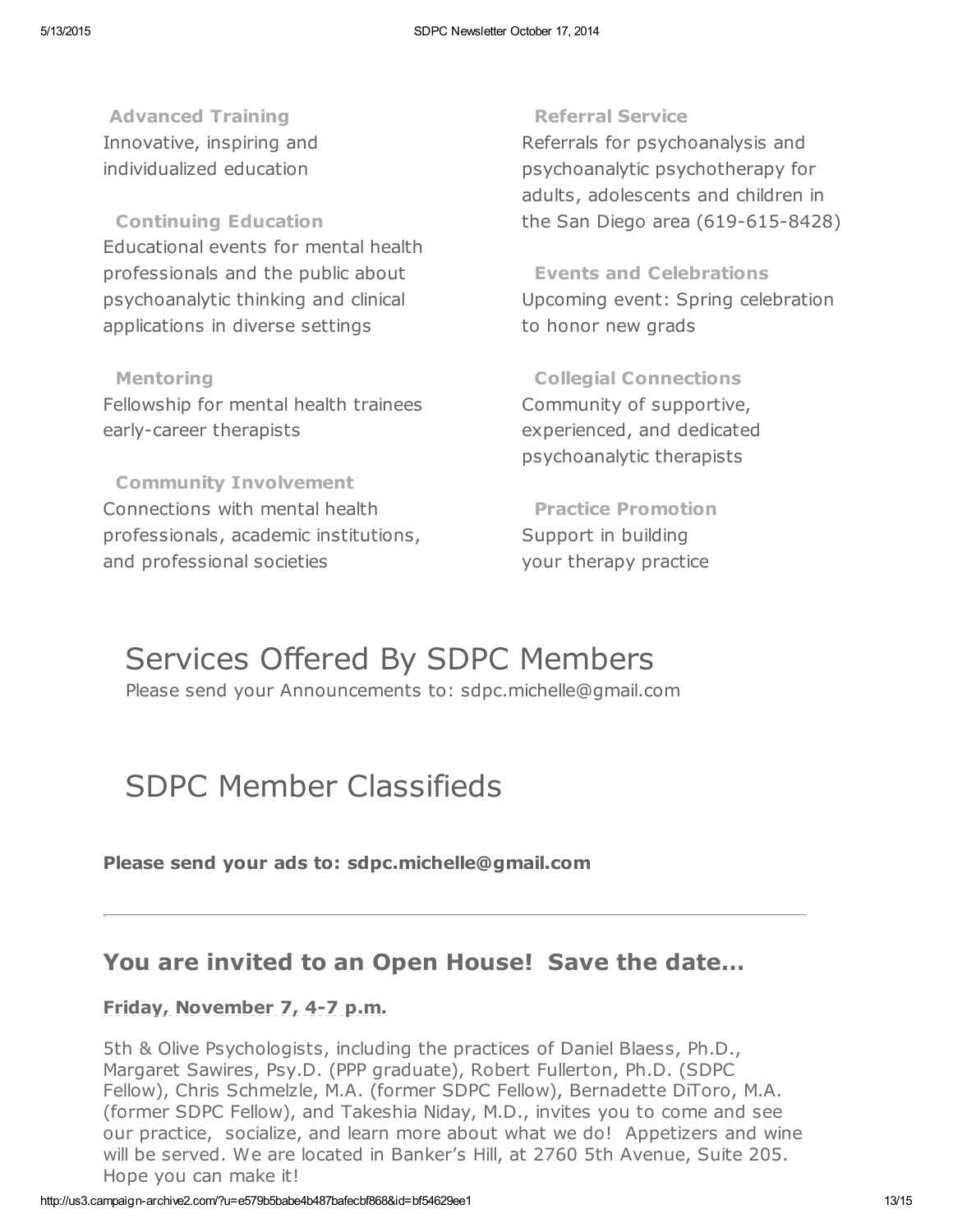Daniel Blaess, Ph.D. Licensed Psychologist

5th & Olive Psychologists 2760 5th Avenue, Suite 205 San Diego, CA 92103 [619-804-1669](tel:619-804-1669) fax: [619-298-2492](tel:619-298-2492) [drblaess@post.harvard.edu](mailto:drblaess@post.harvard.edu) [drblaess.com](http://drblaess.com/)

Arash Khatami, M.D. is a recent graduate of the UCSD child/adolescent psychiatry fellowship and a student in the Fellowship Program. He would like to rent office space 1-2 days a week in an established suite of therapists or psychiatrists. He is looking to be anywhere from UTC/La Jolla to the Del Mar/Solana Beach area. If you or anyone whom you know has space to rent, please call him at [512-633-6257](tel:512-633-6257) or email [akhatami@ucsd.edu](mailto:akhatami@ucsd.edu).

REMINDER: Please send all future announcements/event advertisements to Ms. Michelle Spencer at: sdpc.michelle@gmail.com. They will be included in the next volume of the SDPC weekly newsletter.

# Donate to SDPC Through [Amazon](http://www.sdpsychoanalyticcenter.org/node/395#overlay-context=node/395) Smile

[AmazonSmile](http://smile.amazon.com/about) is a simple and automatic way for you to support SDPC every time you shop, at no cost to you.

Amazon will donate 0.5% of the price of each purchase you make through AmazonSmile to SDPC.

Sign up now and specify San Diego Psychoanalytic Center as the organization of your choice.

Submit Your [Announcements](mailto:sdpc.michelle@gmail.com?subject=Announcement%20for%20next%20edition%20of%20SDPC%20newsletter&body=To%20the%20Editor%2C%20SDPC%20newsletter%0A%0APlease%20include%20the%20information%20below%20in%20the%20next%20issue%20of%20the%20SDPC%20newsletter.%20%0AThank%20you.%20%0A%0AFull%20Name%3A%20%0AEmail%3A%20%0APhone%3A%20%0A%0A____________%0A%0AAnnouncement%2F%20News%2F%20Wanted%20(e.g.%2C%20office%20to%20share))

Visit Our [Website](http://www.sdpsychoanalyticcenter.org/)

http://us3.campaign-archive2.com/?u=e579b5babe4b487bafecbf868&id=bf54629ee1 14/15